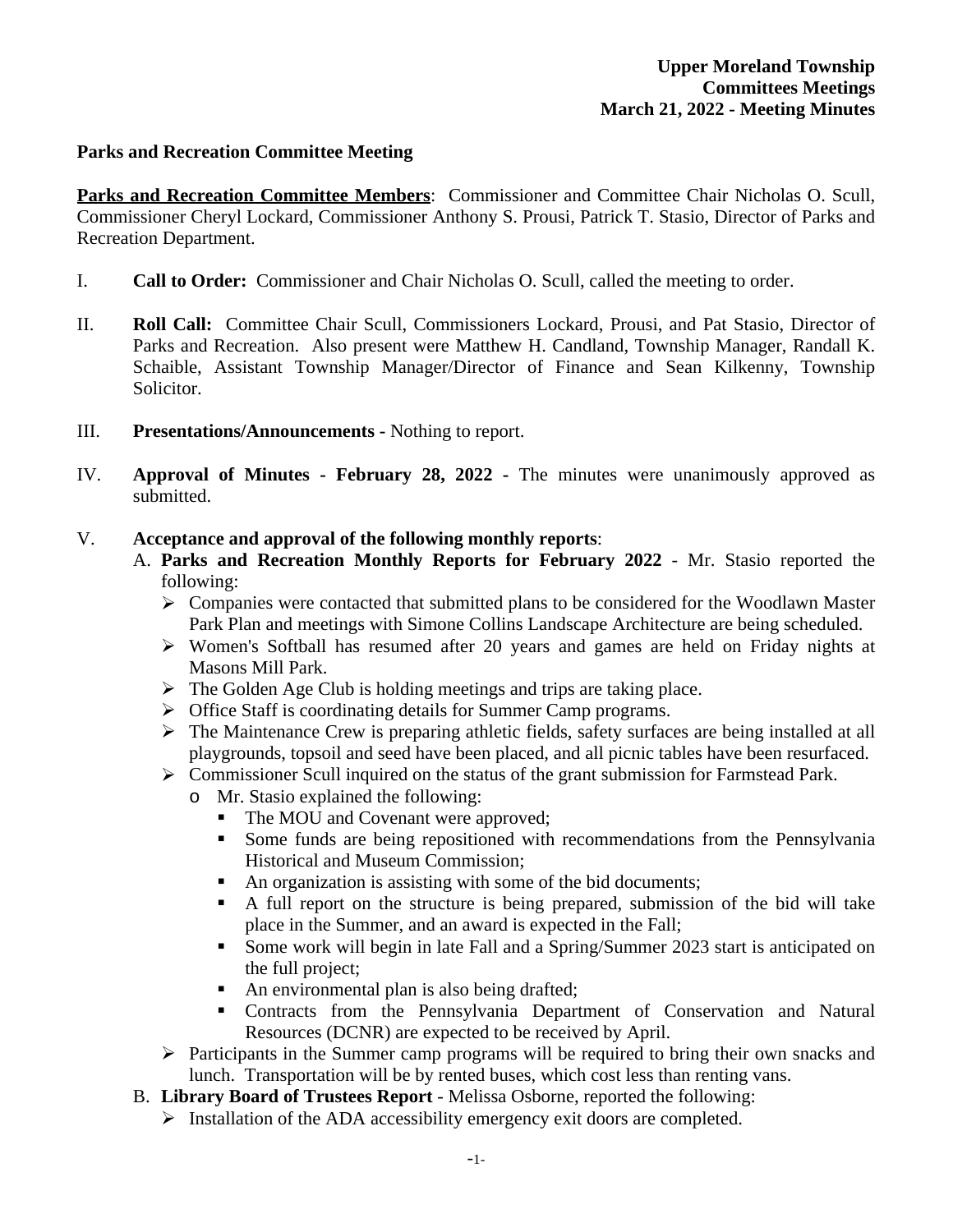- > Thanks in advance to the Township for funding improvements to the Library's restrooms.
- Library staff members will offer activities at the Equity Alliance of Upper Moreland Community Day Event on April 2nd, at the Earth Day Event on April 23rd in the Upper Moreland Outdoor Environmental Education Center, and at the Senior Event on April 29th.
- $\triangleright$  There is a variety of 28 museum passes that are available free to patrons.
- The 2022 Annual Friends of the Library fundraiser brochure will be distributed on April 18th.
- $\triangleright$  A new wifi access has been purchased and installed, which reaches the Library's parking lot and allows access to the public when the Library is closed.

#### VI. **Old Business**:

- A. Shade Tree Ordinance/Tree City USA:
	- $\triangleright$  Mr. Candland explained that the draft includes all the comments that were made at previous Committee meetings, and the Shade Tree Committee will be advisory rather than regulatory.
	- The Committee recommends the Board of Commissioners take action at the April 4, 2022 Regular Meeting to advertise an ordinance.

### B. Herbicide Spray:

- The Committee will continue a discussion at the April 18, 2022 Parks and Recreation Committee Meeting.
- C. Woodlawn Park Master Plan:
	- Mr. Stasio explained that Commissioner McFatridge will oversee a steering committee and a meeting schedule is being created.
	- $\triangleright$  Commissioner McFatridge announced that anyone interested in serving on the committee should send their contact information as soon as possible to Mr. Candland at mcandland@uppermoreland.org.

### VII. **New Business:**

- A. DCNR Grant
	- $\triangleright$  Mr. Stasio explained a resolution is being prepared for a grant application in the amount of \$200,000 and the submission deadline is April 8, 2022.
	- The Committee recommends the Board of Commissioners take action at the April 4, 2022 Regular Meeting.
- B. Park Neighbor Meetings:
	- 1. Mill Creek Park, 3/29, 6:30 PM at the park basketball courts:
		- $\triangleright$  Mr. Stasio stated that a discussion will be held to update residents on a grant application in the amount \$1M to widen Mill Road and add a cut-through from Mill Road to Bonnet Lane.
		- $\triangleright$  Commissioner Spearing shared that the Environmental Advisory Council (EAC) suggested creation of an educational raingarden.
	- 2. Farmstead Park, 4/5, 6:30 PM at the Farmhouse:
		- $\triangleright$  Mr. Stasio stated that a discussion will be held to update residents on environmental changes and structural improvements to the buildings.
- C. Increase in the Use of Tree Funds:
	- $\triangleright$  Mr. Stasio held a detailed discussion on the budget and planning the facilitation of Commissioner Lockard's request to raise the limit from \$8,000 to \$15,000 to plant trees.